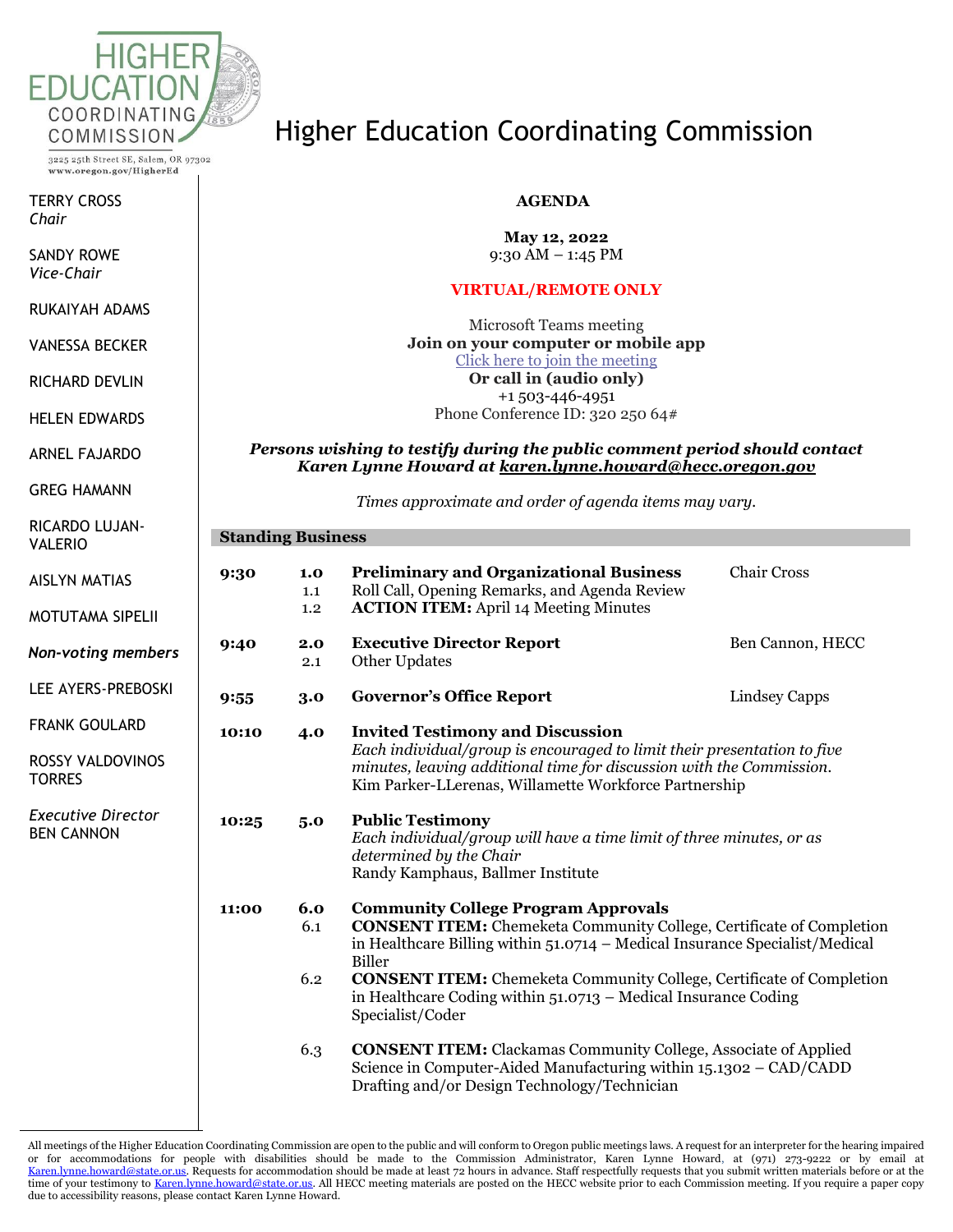

3225 25th Street SE, Salem, OR 97302 www.oregon.gov/HigherEd

TERRY CROSS *Chair*

SANDY ROWE *Vice-Chair*

- RUKAIYAH ADA
- **VANESSA BECKE**

**RICHARD DEVLII** 

**HELEN EDWARD** 

**ARNEL FAJARDO** 

GREG HAMANN

RICARDO LUJAN-VALERIO

AISLYN MATIAS

MOTUTAMA SIP

*Non-voting me* 

**LEE AYERS-PRE** 

**FRANK GOULA** 

**ROSSY VALDOV TORRES**

**Executive Direct** BEN CANNON

# Higher Education Coordinating Commission

|                                      |       | 6.4        | <b>CONSENT ITEM:</b> Clackamas Community College, Associate of Applied<br>Science in Machine Tool Technology within 15.0613 - Manufacturing<br>Engineering Technology/Technician                                            |                                                                                                                                                     |  |  |
|--------------------------------------|-------|------------|-----------------------------------------------------------------------------------------------------------------------------------------------------------------------------------------------------------------------------|-----------------------------------------------------------------------------------------------------------------------------------------------------|--|--|
|                                      |       | 6.5        | <b>CONSENT ITEM:</b> Clackamas Community College, Certificate of Completion<br>in Mechatronics within 15.0407 – Mechatronics, Robotics, and Automation<br>Engineering Technology/Technician                                 |                                                                                                                                                     |  |  |
| WS                                   |       | 6.6        | <b>CONSENT ITEM:</b> Clackamas Community College, Associate of Applied<br>Science in Renewable Energy Technology within 15.0303 - Electrical,                                                                               |                                                                                                                                                     |  |  |
| ER<br>N                              |       | 6.7        | Electronic, and Communications Engineering Technology/Technician<br><b>CONSENT ITEM:</b> Southwestern Oregon Community College, Associate of<br>Applied Science in Fire Science within 43.0203 - Fire Science/Fire-fighting |                                                                                                                                                     |  |  |
| ΙS                                   | 11:05 | 7.0        | <b>Legislative Update</b>                                                                                                                                                                                                   | Kyle Thomas, HECC                                                                                                                                   |  |  |
| C                                    | 11:25 |            | Lunch                                                                                                                                                                                                                       |                                                                                                                                                     |  |  |
|                                      |       |            | <b>Strategic Implementation</b>                                                                                                                                                                                             |                                                                                                                                                     |  |  |
| J-                                   | 12:15 | 8.0<br>8.1 | <b>Strategic Activity Two: Funding</b><br>HECC Agency Request Budget Development Update<br>(Report from F&A Subcommittee)                                                                                                   | <b>Commissioner Rowe</b><br>Ramona Rodamaker,<br><b>HECC</b>                                                                                        |  |  |
| elii<br>mbers<br><b>EBOSKI</b><br>RD | 12:30 | 9.0<br>9.1 | <b>Strategic Activity Three: Pathways</b><br><b>ACTION ITEM:</b> Educator Equity Plans, SOU,<br>WOU (ORS 342.447)                                                                                                           | Veronica Dujon, HECC<br>Kimberly Matier,<br><b>Educator Advancement</b><br>Council<br>Anthony Rosilez, TSPC<br>Amanda Catso, SOU<br>Mark Girod, WOU |  |  |
| <b>INOS</b>                          | 1:15  | 9.2        | "Credentials That Work" Report                                                                                                                                                                                              | Clay Martin, HECC<br>Kelly Zinck, HECC                                                                                                              |  |  |
| :tor                                 | 1:45  | 10.0       | <b>Adjourn</b>                                                                                                                                                                                                              |                                                                                                                                                     |  |  |
|                                      |       |            |                                                                                                                                                                                                                             |                                                                                                                                                     |  |  |
|                                      |       |            |                                                                                                                                                                                                                             |                                                                                                                                                     |  |  |

All meetings of the Higher Education Coordinating Commission are open to the public and will conform to Oregon public meetings laws. A request for an interpreter for the hearing impaired or for accommodations for people with disabilities should be made to the Commission Administrator, Karen Lynne Howard, at (971) 273-9222 or by email at [Karen.lynne.howard@state.or.us.](mailto:Karen.lynne.howard@state.or.us) Requests for accommodation should be made at least 72 hours in advance. Staff respectfully requests that you submit written materials before or at the time of your testimony t[o Karen.lynne.howard@state.or.us.](mailto:Karen.lynne.howard@state.or.us) All HECC meeting materials are posted on the HECC website prior to each Commission meeting. If you require a paper copy due to accessibility reasons, please contact Karen Lynne Howard.